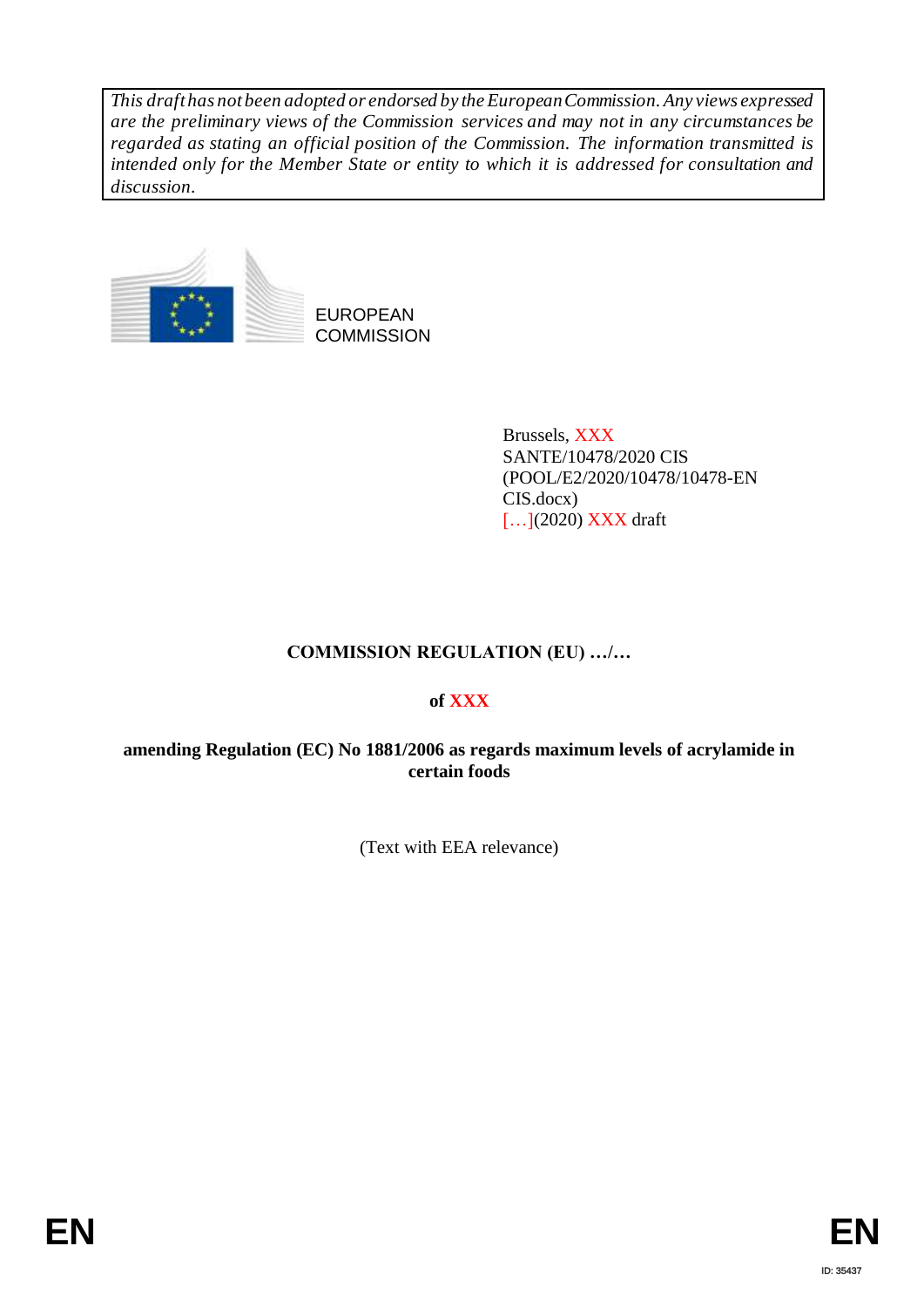# **COMMISSION REGULATION (EU) …/…**

# **of XXX**

#### **amending Regulation (EC) No 1881/2006 as regards maximum levels of acrylamide in certain foodstuffs for infants and young children**

(Text with EEA relevance)

#### THE EUROPEAN COMMISSION,

Having regard to the Treaty on the Functioning of the European Union,

Having regard to Council Regulation (EEC) No 315/93 of 8 February 1993 laying down Community procedures for contaminants in  $food<sup>1</sup>$ , and in particular Article  $2(3)$  thereof,

Whereas:

- (1) Commission Regulation (EC) No 1881/2006<sup>2</sup> sets maximum levels for certain contaminants in foodstuffs.
- (2) In 2015, the Scientific Panel on Contaminants in the Food Chain (CONTAM) of the European Food Safety Authority ('the Authority') adopted the scientific opinion on acrylamide in food<sup>3</sup>. Based on animal studies, the Authority confirmed previous evaluations that acrylamide in food potentially increases the risk of developing cancer for consumers in all age groups. Since acrylamide is present in a wide range of everyday foods, this concern applies to all consumers. The current levels of dietary exposure to acrylamide across age groups indicate a concern with respect to its carcinogenic effects but children are the most exposed age group on a body weight basis
- (3) It is therefore important that the levels of acrylamide in food are as low as reasonably achievable by applying mitigation measures by all food business operators.
- (4) Commission Regulation (EU) 2017/2158<sup>4</sup> provides for food business operators to apply mitigation measures and carry out certain activities to reduce the levels of acrylamide in those foodstuffs. Benchmark levels were set to verify through sampling and analysis the effectiveness of the mitigation measures. Recital 15 to Regulation (EU) 2017/2158 indicated that, complementary to those measures provided for in that Regulation, the setting of maximum levels for acrylamide in certain foods should also be considered. Given the possible health concern, in particular for infants and young children, it is appropriate to establish maximum levels for the foods for infants and young children covered by Regulation (EU) 2017/2158. The maximum levels are set at a strict level, that is achievable by applying all possible mitigation measures and that provides a high level of human health protection.
- (5) Regulation (EC) No 1881/2006 should therefore be amended accordingly.

 $\mathbf{1}$  $\frac{1}{2}$  OJ L 37, 13.2.1993, p. 1.

<sup>2</sup> Commission Regulation (EC) No 1881/2006 of 19 December 2006 setting maximum levels for certain contaminants in foodstuffs(OJ L 364, 20.12.2006, p. 5).

 $EFSA Journal 2015;13(6):4104.$ 

<sup>4</sup> Commission Regulation (EU) 2017/2158 of 20 November 2017 establishing mitigation measures and benchmark levels for the reduction of the presence of acrylamide in food (OJ L 304, 21.11.2017, p. 24).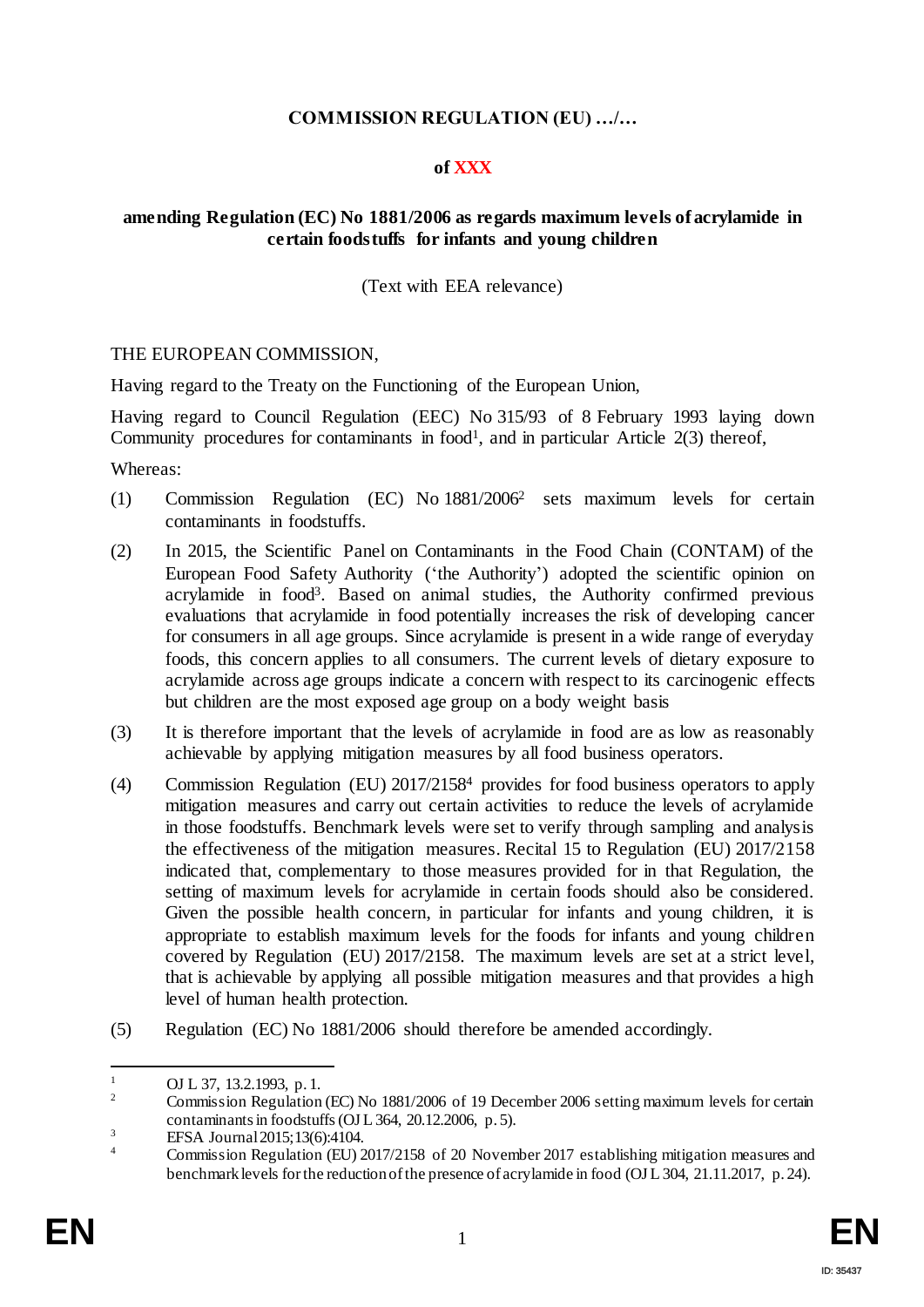- (6) Food business operators should be allowed time to adapt to the new requirements set out in this Regulation. The date of application of the maximum levels of acrylamide should therefore be deferred and transitional measures has to be foreseen for foodstuffs lawfully placed on the market before the date of application.
- (7) The measures provided for in this Regulation are in accordance with the opinion of the Standing Committee on Plants, Animals, Food and Feed,

HAS ADOPTED THIS REGULATION:

#### *Article 1*

The Annex to Regulation (EC) No 1881/2006 is amended in accordance with the Annex to this Regulation.

# *Article 2*

Foodstuffs listed in the Annex that were lawfully placed on the market before 1 January 2021 may remain on the market until 1 July 2021.

# *Article 3*

This Regulation shall enter into force on the twentieth day following that of its publication in the *Official Journal of the European Union.*

It shall apply from 1 January 2021.

This Regulation shall be binding in its entirety and directly applicable in all Member States.

Done at Brussels,

*For the Commission The President Ursula von der LEYEN*